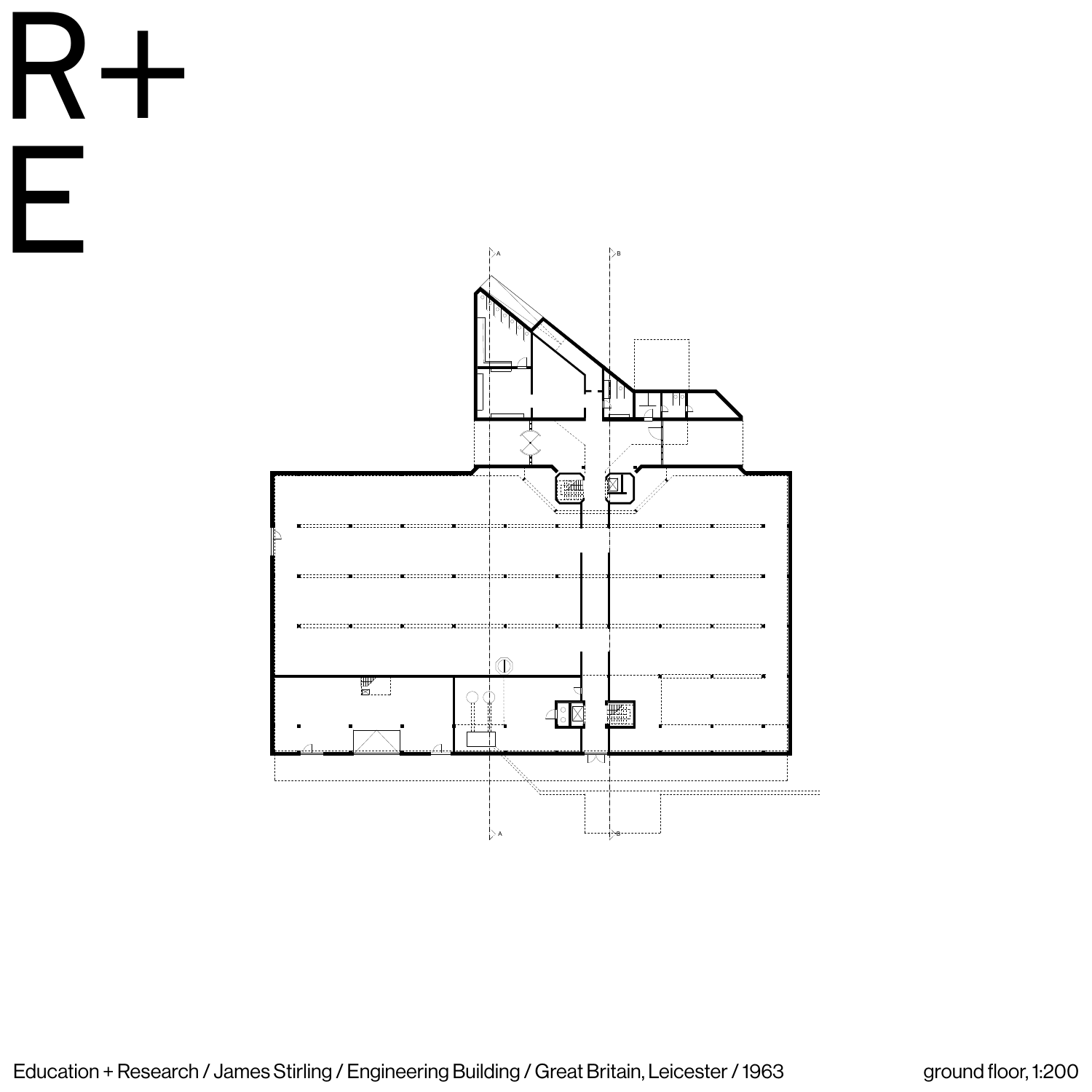|  |  |  | Education + Research / James Stirling / Engineering Building / Great Britain, Leicester / 1963 |  |
|--|--|--|------------------------------------------------------------------------------------------------|--|
|--|--|--|------------------------------------------------------------------------------------------------|--|



| second floor, 1:200 |
|---------------------|
|---------------------|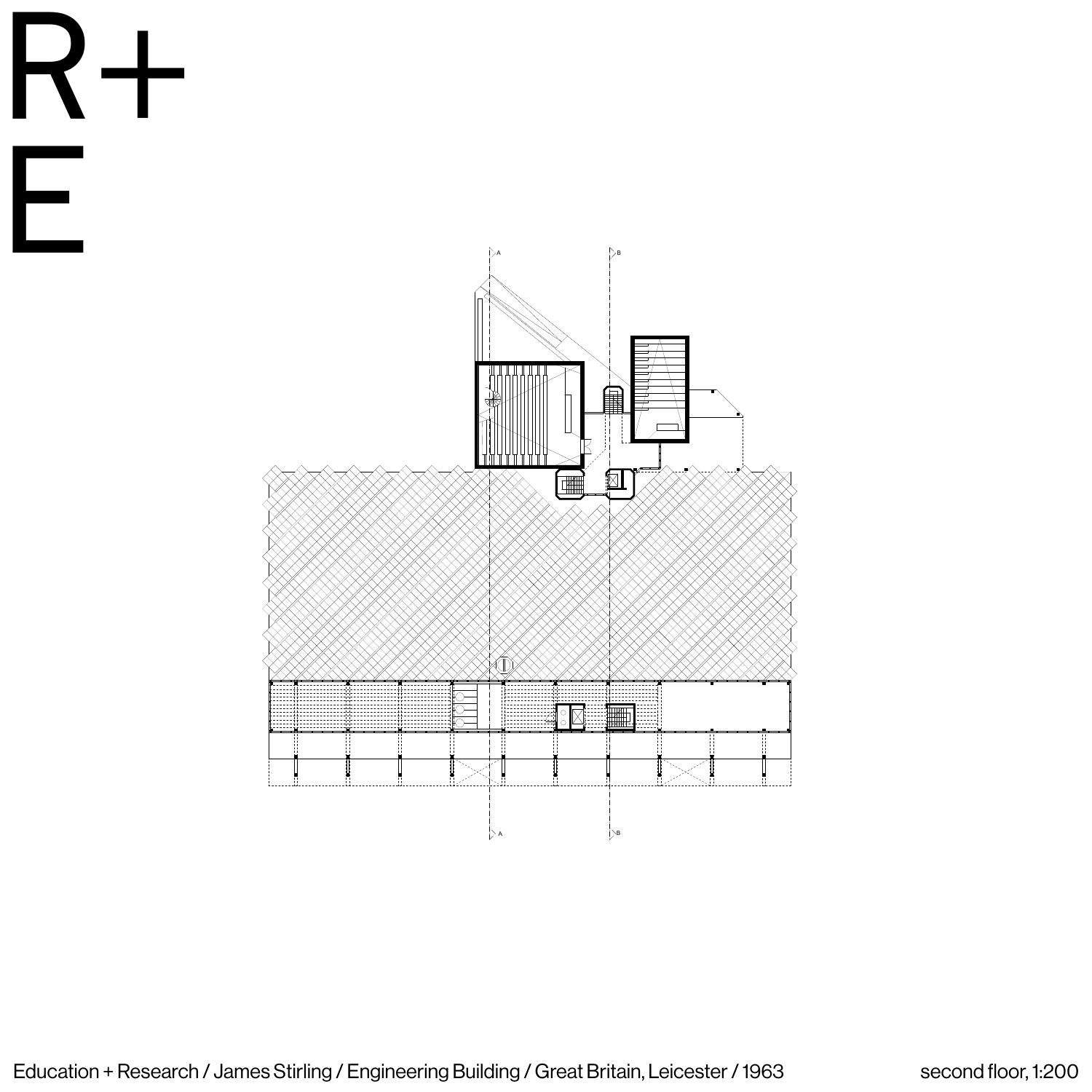|  |  |  | Education + Research / James Stirling / Engineering Building / Great Britain, Leicester / 1963 |  |
|--|--|--|------------------------------------------------------------------------------------------------|--|
|--|--|--|------------------------------------------------------------------------------------------------|--|

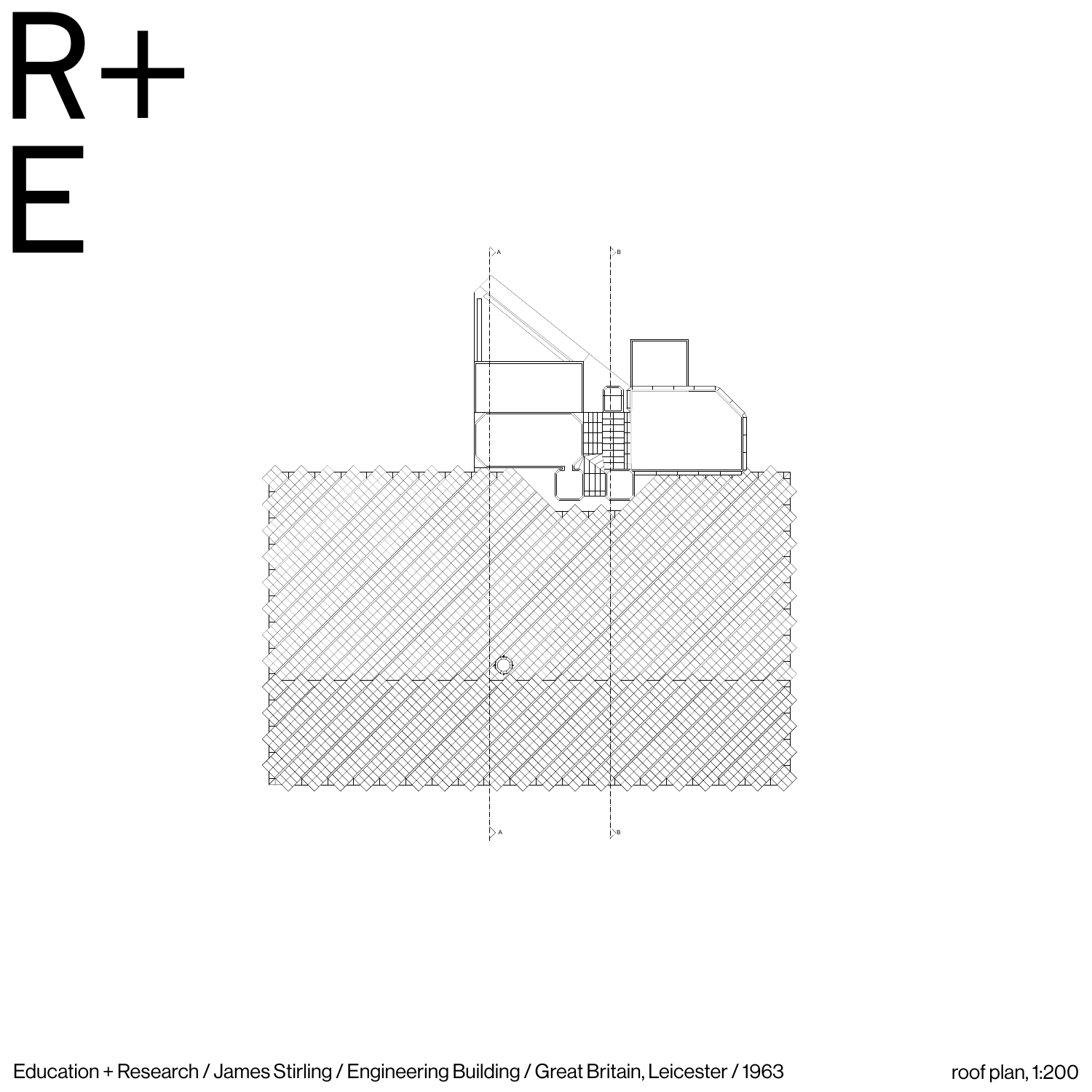RH 



|  | section a-a, 1:200 |
|--|--------------------|

|  |  | ling / Engineering Building / Great Britain, Leicester / 1963 |  |
|--|--|---------------------------------------------------------------|--|
|  |  |                                                               |  |

|  | <b>INIBULINI</b> |  |  |  |
|--|------------------|--|--|--|
|  |                  |  |  |  |

|  |  | <u>I IUI IUI I</u> |  |
|--|--|--------------------|--|
|--|--|--------------------|--|

**Service** State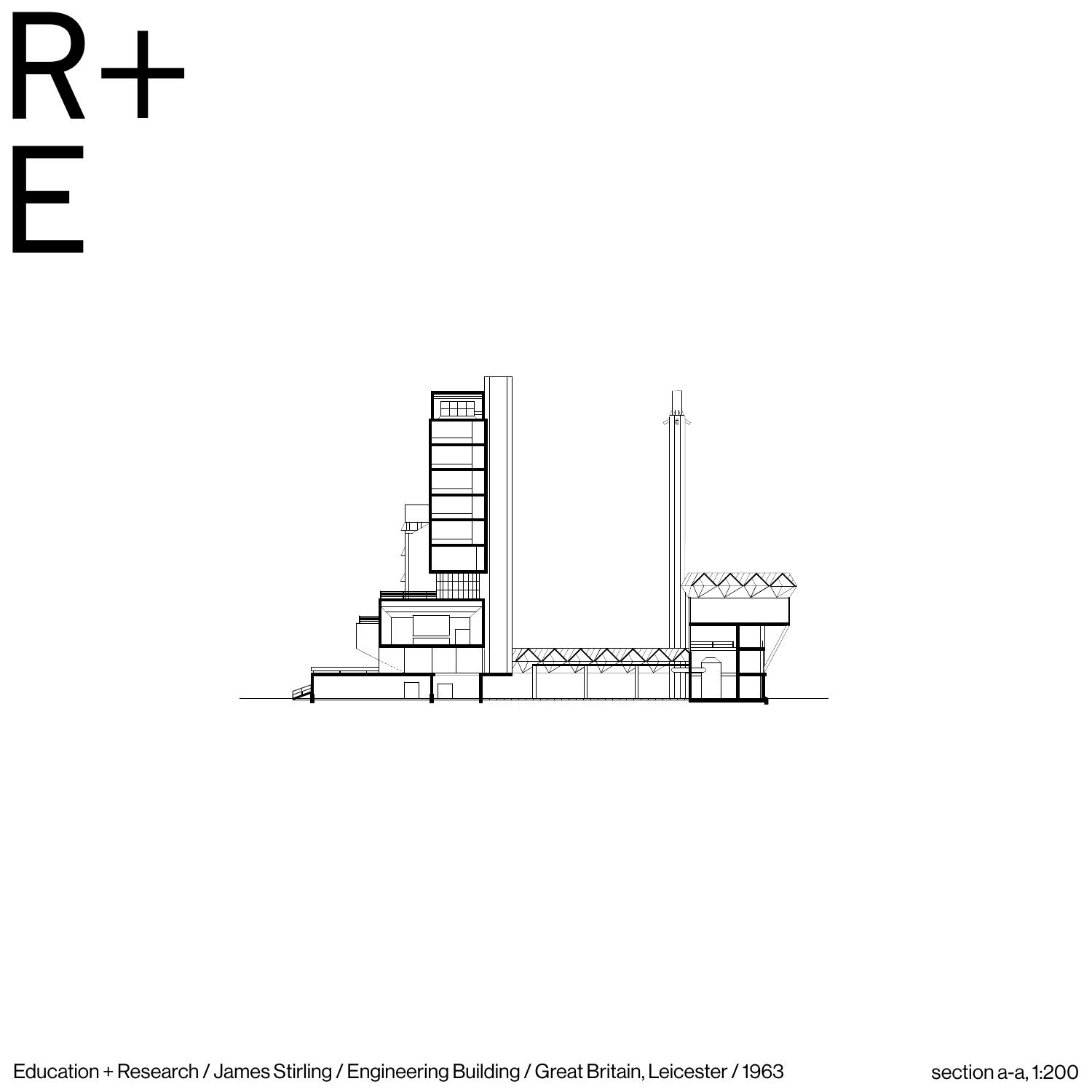



| Education + Research / James Stirling / Engineering Building / Great Britain, Leicester / 1963 |  |  |  |
|------------------------------------------------------------------------------------------------|--|--|--|
|                                                                                                |  |  |  |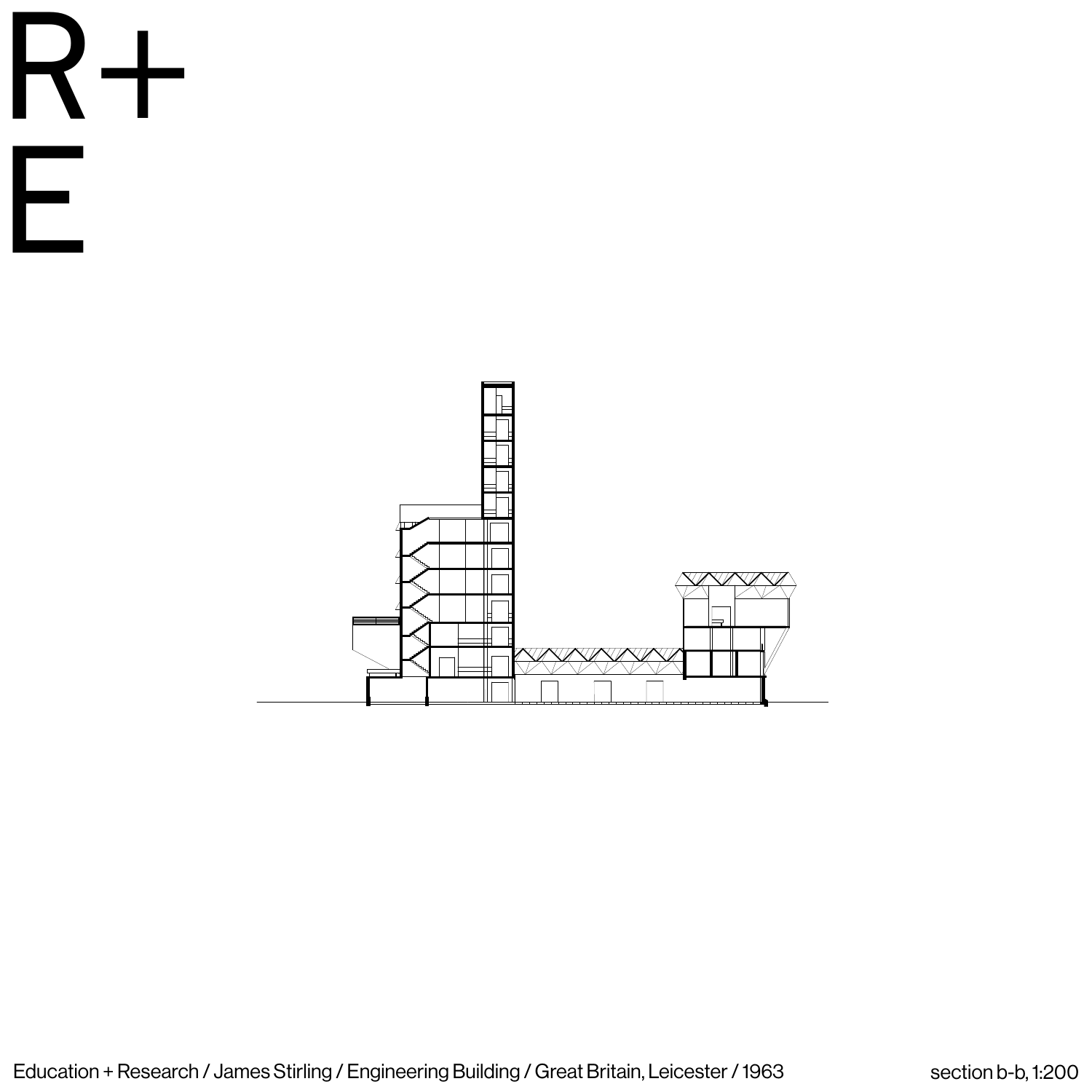





| <u>ilding / Great Britain, Leicester ,</u> | 1963 |
|--------------------------------------------|------|
|                                            |      |

|  | Enqineering Building |  |  |  |
|--|----------------------|--|--|--|
|  |                      |  |  |  |

|  | <b>ING BUILGI</b> |  |
|--|-------------------|--|
|  |                   |  |

| Ξ.                            |  |  |
|-------------------------------|--|--|
| L<br>$\overline{\phantom{a}}$ |  |  |
|                               |  |  |

| $\bigcap$ | IUI | eerinc |  |
|-----------|-----|--------|--|
|           |     |        |  |

| ٧<br>__ | -- |  |
|---------|----|--|

| __ | -- |
|----|----|

| I<br>__ | ۰. |  |
|---------|----|--|

| _ | __ |  |  |
|---|----|--|--|

| __ | __ | __ |
|----|----|----|

| __<br>۰ | __ |
|---------|----|

| __ | -- |  |
|----|----|--|

| ۰. |  |
|----|--|

| -- |  |
|----|--|

 $\bigcup$